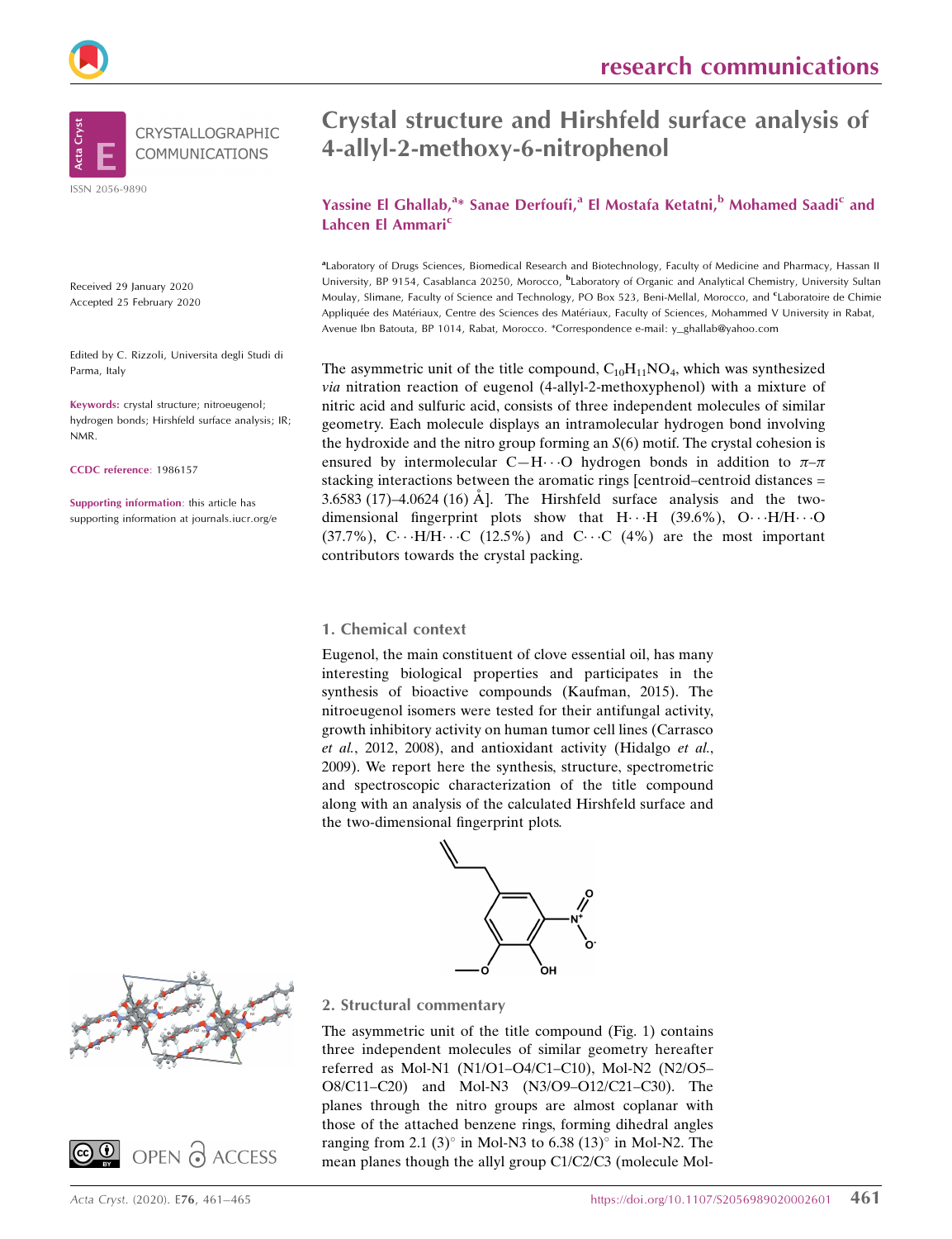# research communications

| Table 1                                            |  |
|----------------------------------------------------|--|
| Hydrogen-bond geometry $(\mathring{A}, \degree)$ . |  |

| $D-H\cdots A$                     | $D-H$   | $H \cdot \cdot \cdot A$ | $D\cdots A$ | $D - H \cdots A$ |
|-----------------------------------|---------|-------------------------|-------------|------------------|
| $O10 - H10 \cdots O11$            | 0.86(3) | 1.81(3)                 | 2.594(2)    | 149(2)           |
| $O6 - H6 \cdots O7$               | 0.83(2) | 1.83(2)                 | 2.584(2)    | 152(2)           |
| $O2 - H2O \cdot 0.03$             | 0.91(3) | 1.78(3)                 | 2.587(2)    | 146(2)           |
| $C12A - H12A \cdots O12$          | 0.93    | 2.58                    | 3.382(4)    | 145              |
| $C12B - H12B \cdots O3i$          | 0.93    | 2.56                    | 3.325(8)    | 140              |
| $C9 - H9 \cdots O7$ <sup>11</sup> | 0.93    | 2.59                    | 3.394(2)    | 145              |
|                                   |         |                         |             |                  |

Symmetry codes: (i)  $-x + 1$ ,  $-y + 1$ ,  $-z + 1$ ; (ii)  $-x + 2$ ,  $-y + 1$ ,  $-z + 2$ .

N1) and the disordered allyl groups C11A/C11B/C12A/C12B/ C13 (molecule Mol-N2) and C21A/C21B/C22A/C22B/C23 (molecule Mol-N3) are oriented with dihedral angles of 67.5 (3), 80.8 (3) and 86.1 (4) $^{\circ}$ , respectively, to the attached benzene rings. The benzene rings of molecules Mol-N2 and Mol-N3 are approximately parallel to each other [dihedral angle 10.60 (7) $^{\circ}$ ], and roughly perpendicular to that of Mol-N1 [dihedral angles of 83.65 (7) and 79.22 (6) $^{\circ}$ , respectively]. A strong intramolecular O-H $\cdots$ O hydrogen bond involving a nitro O atom and the H atom of the hydroxide group forming an S(6) motif is observed in each molecule (Table 1).

#### 3. Supramolecular features

In the crystal, the molecules are connected by intermolecular  $C12A - H12A \cdots O12$ ,  $C12B - H12B \cdots O3$  and  $C9 - H9 \cdots O7$ hydrogen bonds (Table 1; Figs. 2 and 3). In addition, centrosymmetrically related pairs of Mol-N1 molecules are connected by  $\pi-\pi$  interactions to form dimeric units [centroid–centroid distance =  $3.7213$  (15) Å] (Fig. 2), whereas the Mol-N2 and Mol-N3 molecules are stacked through  $\pi-\pi$ interactions to form chains running parallel to the  $b$  axis  $[Cg2\cdots Cg2^i = 3.6583(17) \text{ Å}; Cg2\cdots Cg3^{ii} = 3.6613(18) \text{ Å};$  $C_g3 \cdots C_g3^{iii} = 4.0624$  (16) Å; symmetry codes: (i)  $2 - x$ ,  $1 - y$ ,  $1 - z$ ; (ii)  $1 + x$ , y, z; (iii)  $-x$ ,  $-y$ ,  $1 - z$ ].



Figure 1

The asymmetric unit of the title compound with the displacement ellipsoids drawn at the 50% probability level. H atoms are represented as small circles. Intra- and intermolecular hydrogen bonds are shown as dashed lines.





Partial crystal packing of the title compound showing molecules connected by hydrogen bonds (dashed cyan lines) and  $\pi-\pi$  interactions (dashed green lines).

#### 4. Hirshfeld surface analysis

In order to explore the nature of the intermolecular contacts and their role in the crystal packing, Hirshfeld surfaces (Spackman & Jayatilaka, 2009) and the associated twodimensional fingerprint plots (McKinnon et al., 2007) were calculated using Crystal Explorer 17.5 (Turner et al., 2017). The three-dimensional molecular Hirshfeld surfaces of the three molecules Mol-N1, Mol-N2 and Mol-N3 and the overall surface were generated using a high standard surface resolution colour-mapped over the normalized contact distance. The red, white and blue regions visible on the  $d_{\text{norm}}$  surfaces indicate contacts with distances shorter, longer and equal to the van der Waals radii (Fig. 4a and 5a). The shape-index of the Hirshfeld surface is a tool to visualize the  $\pi-\pi$  stacking interactions (Fig. 4b and 5b). The red spots in Fig. 4a correspond to the strong  $C-H\cdots O$  hydrogen-bond interactions in the crystal structure; in Mol-N1 two of them involve the O atoms of the methoxy (O1) and nitro (O3) groups as acceptors with allyl H atoms  $(C22B - H22B \cdots O1$  and  $C12B H12B\cdots O3$ ), while the other is due to the interatomic interaction between the aromatic H9 donor atom and the nitro O7 oxygen atom  $(C9 - H9 \cdots O7)$ . The longer  $O - H \cdots O$ 



Figure 3

Crystal packing of the title compound viewed along the a axis showing molecules linked by hydrogen bonds (dashed cyan lines).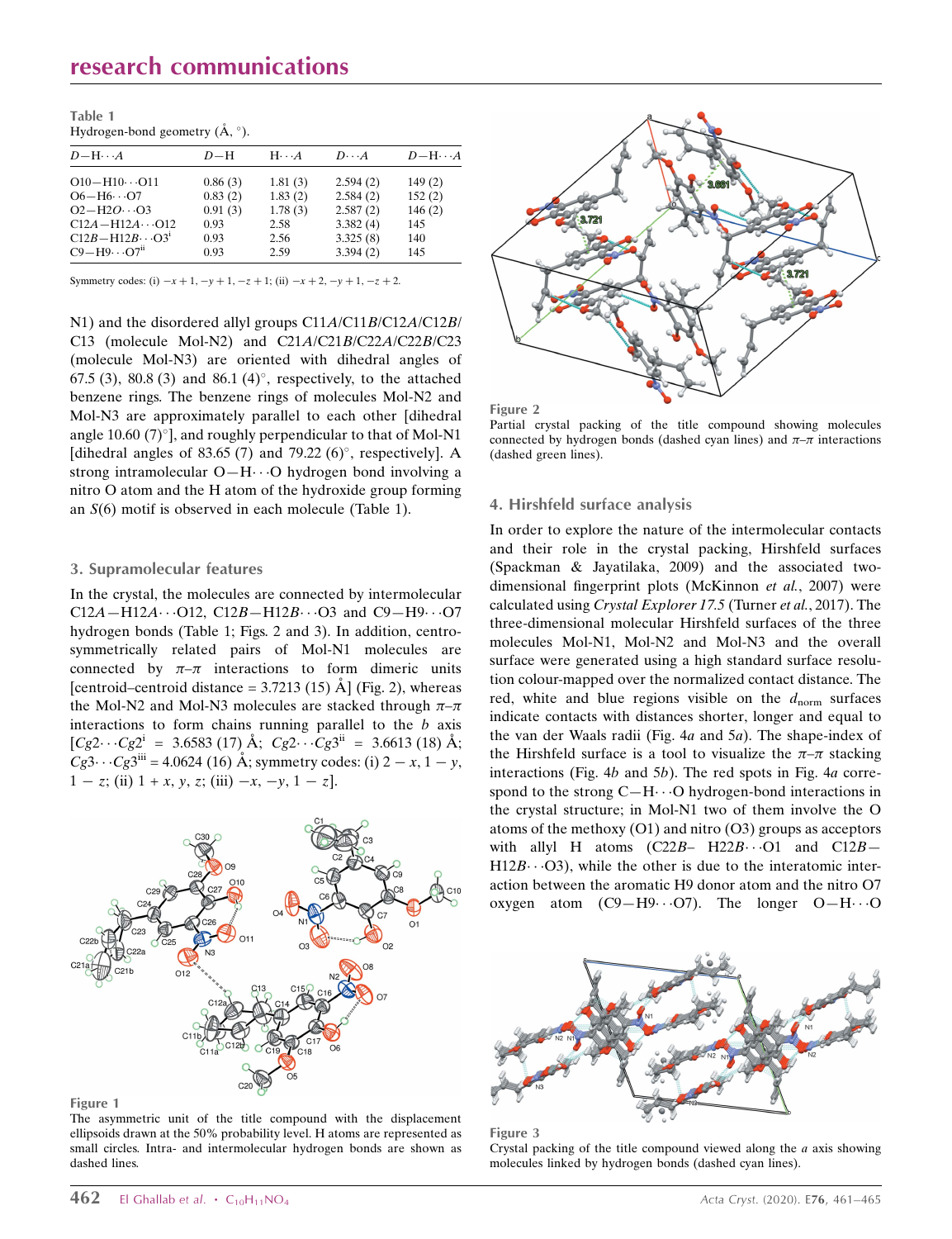# research communications



Figure 4

Hirshfeld surface of the title compound (symmetry-independent molecules Mol-N1, Mol-N2 and Mol-N3), with (a)  $d_{norm}$  with the interaction of neighbouring molecules and (b) shape-index.

hydrogen bonds and O···O interactions are characterized by smaller red spots close to each other on the surface, where the faint red spot indicating the  $O-H\cdots O$  interactions is associated with the longest O $\cdots$ O contact of 2.96 (3) Å in Mol-N1 and Mol-N3. In Mol-N2, the red spots correspond to C—  $H \cdots O$  (C9-H9 $\cdots$ O7 and C12A-H12A $\cdots$ O12) and C-H···C (C20-H20B···C11A) hydrogen-bond interactions. The corresponding fingerprint plots for each of the independent molecules and for the entire asymmetric unit, showing characteristic pseudo-symmetric wings in the  $d_e$  and  $d_i$  diagonal axes, and those delineated into H. . . H, O. . . H/H. . . . O, C···H/H···C and C···C contacts are illustrated in Fig. 6. The result of the quantitative analysis of all types of intermolecular contacts present in the title compound is summarized in Fig. 7. The most important interaction is  $H \cdots H$ , contributing 45.4% to the overall crystal packing (Fig. 6b), which is reflected in the widely scattered points of high density due to the large hydrogen-atom content of the molecule. The contribution from the O $\cdots$ H/H $\cdots$ O contacts (31.7%), corresponding to  $C-H\cdots O$  and  $O-H\cdots O$  interactions, is represented by a pair of sharp spikes characteristic of a strong hydrogen-bond



Figure 5

Views of the Hirshfeld surface for a reference molecule of the title compound mapped over  $(a)$   $d_{\text{norm}}$ ,  $(b)$  shape-index and  $(c)$  the shapeindex property highlighting the  $\pi-\pi$  interactions as black dashed lines.



Figure 6

Fingerprint plots representative of specific interatomic contacts in the title compound (symmetry-independent molecules Mol-N1, Mol-N2, Mol-N3 and overall), delineated into  $\mathrm{H}\cdot\cdot\mathrm{H}$ , O $\cdot\cdot\mathrm{H}/\mathrm{H}\cdot\cdot\cdot\mathrm{O}$ , C $\cdot\cdot\cdot\mathrm{H}/\mathrm{H}\cdot\cdot\cdot\mathrm{C}$ and  $C \cdots C$  interactions.

interaction with  $d_e + d_i \simeq 2.5\text{\AA}$  (Fig. 6c). In the absence of weak  $C-H \cdots \pi$  interactions in the crystal, the pair of characteristic wings in the fingerprint plot delineated into  $H \cdots C/$ C---H contacts (7.7% contribution) have a symmetrical distribution of points (Fig. 6d), with the tips at  $d_e + d_i \simeq$ 2.65 Å. The distribution of points in the  $d_e = d_i \approx 1.6$  Å range in the fingerprint plot delineated into  $C \cdots C$  contacts (Fig. 6e) indicates the existence of weak  $\pi-\pi$  stacking interactions between the phenyl rings, which are indicated by adjacent red and blue triangles in the shape-index map (Fig. 4b and Fig. 5c). The small contribution of the other weak intermolecular O · · · O, N · · · H/H · · · N, C · · · O/O · · · C, C · · · N/N · · · C and N · · · O/ O··· N contacts has a negligible effect on the packing.



Figure 7

Percentage contribution of various intermolecular interactions in the title compound obtained from decomposed fingerprint plots.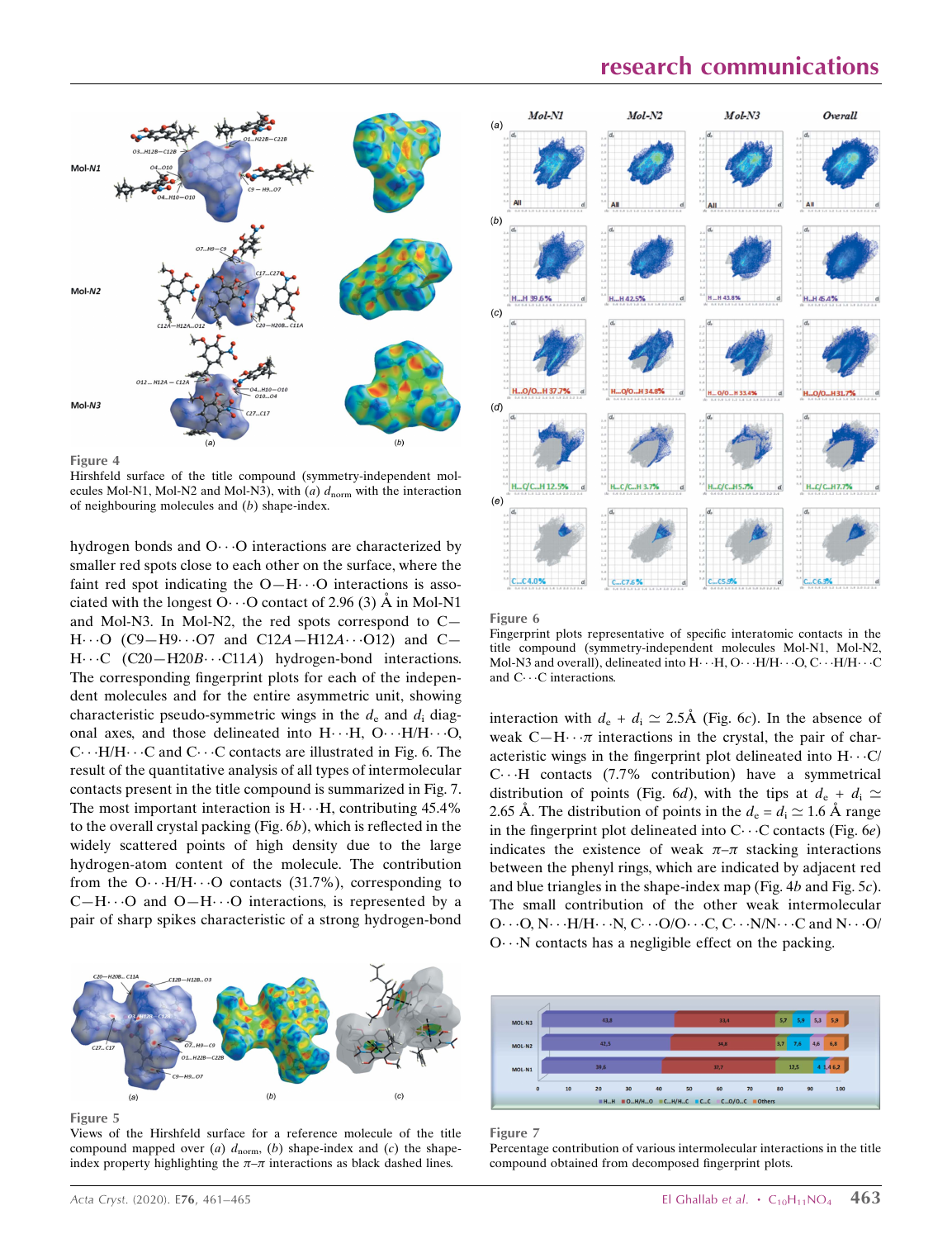#### 5. Database survey

A search of the Cambridge Structural Database (CSD, Version 5.40, May 2019; Groom et al., 2016) of eugenol derivatives revealed two compounds with very similar structures but with a different position of the nitro group or with the hydroxide group substituted by an acetate group, viz. 4-allyl-2 methoxy-5-nitrophenyl acetate (refcode: TEJREG; Carrasco-Altamirano et al., 2006) and 4-hydroxy-3-methoxy-5-nitroacetophenone (5-nitroapocynin) (MUCDOE; Babu et al., 2009). A third related compound, 4-hydroxy-3-methoxy-5 nitrobenzaldehyde, has recently been reported (Vusak et al., 2020). All of these compounds exhibit intramolecular hydrogen bonds involving the nitro O atoms with the H atoms of the hydroxide group, and other intermolecular hydrogen bonds, in addition to  $\pi-\pi$  interactions, which assure the crystal cohesion.

#### 6. Synthesis and crystallization

In a 250 mL flat-bottom flask containing a stirred solution of eugenol (2.12 g, 12.9 mmol) and dichloromethane (60 mL), a mixture of concentrated sulfuric acid (0.78 mL) and concentrated nitric acid (0.80 mL) was added dropwise for 30 min at 273 K. The complete disappearance of the starting product was confirmed by means of thin layer chromatography using *n*hexane/AcOEt (9:1  $v/v$ ) as eluent. The reaction mixture was diluted with dichloromethane, washed with brine  $(3 \times 10 \text{ mL})$ , dried over anhydrous  $Na<sub>2</sub>SO<sub>4</sub>$  and concentrated under vacuum. The crude product was subjected to chromatography on a silica-gel column with *n*-hexane/AcOEt (9:1  $v/v$ ) as eluent to afford the title compound as a reddish-orange liquid. Reddish-orange crystals formed spontaneously with a yield of 56%. Good quality crystals suitable for single crystal X-ray diffraction analysis were obtained by slow evaporation of an  $n$ -hexane:AcOEt solution, m.p. = 317–319 K.

IR (cm<sup>-1</sup>): 3235, 3080, 3016, 2971, 2910, 1638, 1537, 1392, 1331, 1262, 1128, 1059, 909, 763. The FT–IR spectrum (Fig. 8) illustrates several bands characteristic of 4-allyl-2-methoxy-6 nitrophenol. The absorption band at 3235 cm $^{-1}$  was assigned





| Table 2               |
|-----------------------|
| Experimental details. |

| Crystal data                                                                |                                                                              |
|-----------------------------------------------------------------------------|------------------------------------------------------------------------------|
| Chemical formula                                                            | $C_{10}H_{11}NO_4$                                                           |
| $M_{r}$                                                                     | 209.20                                                                       |
| Crystal system, space group                                                 | Triclinic, P1                                                                |
| Temperature $(K)$                                                           | 296                                                                          |
| $a, b, c (\AA)$                                                             | 8.706 (3), 13.753 (5), 14.683 (5)                                            |
| $\alpha, \beta, \gamma$ (°)                                                 | 116.142 (11), 93.871 (12),<br>96.985 (12)                                    |
| $V(\AA^3)$                                                                  | 1552.0(9)                                                                    |
| Z                                                                           | 6                                                                            |
| Radiation type                                                              | Mo $K\alpha$                                                                 |
| $\mu$ (mm <sup>-1</sup> )                                                   | 0.11                                                                         |
| Crystal size (mm)                                                           | $0.31 \times 0.28 \times 0.26$                                               |
| Data collection                                                             |                                                                              |
| Diffractometer                                                              | Bruker D8 VENTURE Super<br><b>DUO</b>                                        |
| Absorption correction                                                       | Multi-scan (SADABS; Krause et<br>al., 2015)                                  |
| $T_{\min}, T_{\max}$                                                        | 0.707, 0.746                                                                 |
| No. of measured, independent and<br>observed $[I > 2\sigma(I)]$ reflections | 54955, 6334, 4687                                                            |
| $R_{\rm int}$                                                               | 0.037                                                                        |
| $(\sin \theta/\lambda)_{\text{max}} (\text{\AA}^{-1})$                      | 0.625                                                                        |
| Refinement                                                                  |                                                                              |
| $R[F^2 > 2\sigma(F^2)], wR(F^2), S$                                         | 0.047, 0.134, 1.02                                                           |
| No. of reflections                                                          | 6334                                                                         |
| No. of parameters                                                           | 460                                                                          |
| H-atom treatment                                                            | H atoms treated by a mixture of<br>independent and constrained<br>refinement |
| $\Delta\rho_{\rm max},\,\Delta\rho_{\rm min}$ (e $\mathring{\rm A}^{-3})$   | $0.41, -0.20$                                                                |

Computer programs: APEX3 and SAINT (Bruker, 2016), SHELXT2014/5 (Sheldrick, 2015a), SHELXL2016/6 (Sheldrick, 2015b), ORTEP-3 for Windows (Farrugia, 2012); Mercury (Macrae et al., 2020) and publCIF (Westrip, 2010).

to the O—H stretching vibration. The bands located at 3080 and 3016  $\text{cm}^{-1}$  correspond to the C=CH bond of the aromatic ring and  $CH = CH<sub>2</sub>$  bond of the allyl group, respectively. The remarkably strong band at 1537 cm<sup>-1</sup> was attributed to the stretching vibration of the nitro group. Other  $C = C$  stretching vibrations are at 2971, 2910 and  $1638 \text{ cm}^{-1}$ . The FT-IR spectrum peaks are in agreement with the reported data for similar compounds (Carrasco et al., 2008; Egorov et al., 2014; Heredia et al., 2016).

<sup>1</sup>H NMR (CDCl<sub>3</sub>, 300 MHz)  $\delta$  10.7 (s, 1H, OH conjugated), 7.53 (s, 1H, Ar-H), 6.99 (s, 1H, Ar-H), 6.01–5.88 (m, 1H), 5.19– 5.13 (m, 2H), 3.96 (s, 3H), 3.39–3.37 (d, 2H). <sup>13</sup>C NMR (CDCl<sub>3</sub>, 75.5 MHz) 149.87, 144.90, 135.95, 133.66, 131.24, 118.63, 117.16, 115.11, 114.29, 56.72, 39.41. FTMS–ESI, m/z: 208.04616  $(100\%)$   $[C_{10}H_{11}NO<sub>4</sub>]$ .

#### 7. Refinement

Crystal data, data collection and structure refinement details are summarized in Table 2. The C-bound H atoms were located in a difference-Fourier map and refined as riding with C—H = 0.93–0.97 Å, and  $U_{iso}(H) = 1.2 U_{eq}(C)$  or  $1.5U_{eq}(C)$  for methyl H atoms. A rotating model was used for the methyl groups. The hydroxyl H atoms were located in a difference-Fourier map and refined freely. The two allyl groups of Mol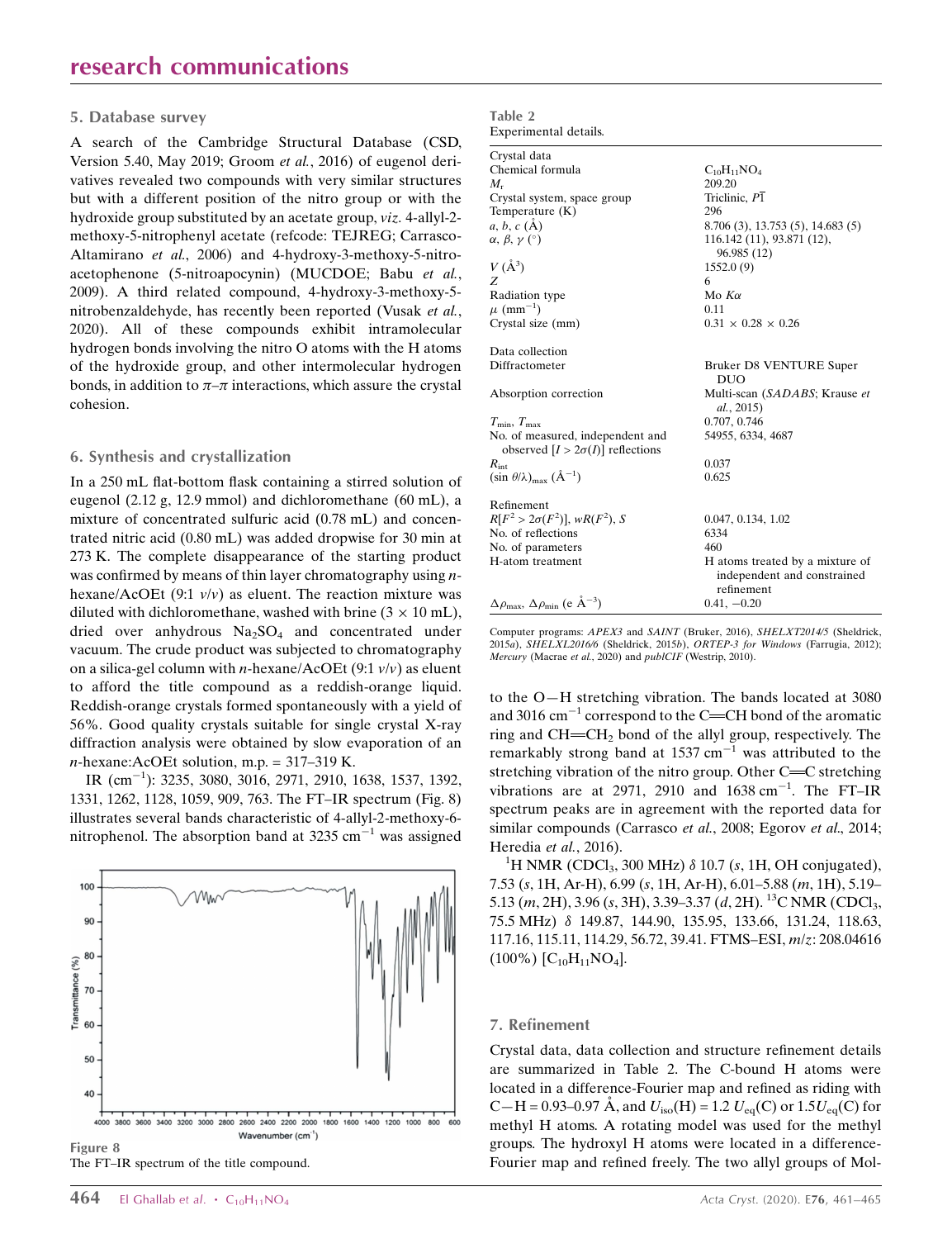N2 and Mol-N3 are disordered over two sets of sites with refined occupancy ratios of 0.648 (8):0.352 (8) and 0.668 (9):0.332 (9) respectively. One outlier (100) was omitted in the cycles of refinement.

#### Acknowledgements

The authors thank the Faculty of Science Mohammed V University in Rabat, Morocco, for the X-ray measurements.

#### References

- [Babu, S., Raghavamenon, A. C., Fronczek, F. R. & Uppu, R. M.](http://scripts.iucr.org/cgi-bin/cr.cgi?rm=pdfbb&cnor=rz5270&bbid=BB1) (2009). Acta Cryst. E65[, o2292–o2293.](http://scripts.iucr.org/cgi-bin/cr.cgi?rm=pdfbb&cnor=rz5270&bbid=BB1)
- Bruker (2016). APEX3 and SAINT[. Bruker AXS Inc., Madison,](http://scripts.iucr.org/cgi-bin/cr.cgi?rm=pdfbb&cnor=rz5270&bbid=BB2) [Wisconsin, USA.](http://scripts.iucr.org/cgi-bin/cr.cgi?rm=pdfbb&cnor=rz5270&bbid=BB2)
- [Carrasco, A. H., Espinoza, C. L., Cardile, V., Gallardo, C., Cardona,](http://scripts.iucr.org/cgi-bin/cr.cgi?rm=pdfbb&cnor=rz5270&bbid=BB3) W., Lombardo, L., Catalán, M. K., Cuellar, F. M. & Russo, A. (2008). [J. Braz. Chem. Soc.](http://scripts.iucr.org/cgi-bin/cr.cgi?rm=pdfbb&cnor=rz5270&bbid=BB3) 19, 543–548.
- [Carrasco, H., Raimondi, M., Svetaz, L., Di Liberto, M., Rodriguez,](http://scripts.iucr.org/cgi-bin/cr.cgi?rm=pdfbb&cnor=rz5270&bbid=BB4) [M. V., Espinoza, L., Madrid, A. & Zacchino, S. \(2012\).](http://scripts.iucr.org/cgi-bin/cr.cgi?rm=pdfbb&cnor=rz5270&bbid=BB4) Molecules, 17[, 1002–1024.](http://scripts.iucr.org/cgi-bin/cr.cgi?rm=pdfbb&cnor=rz5270&bbid=BB4)
- Carrasco-Altamirano, H., Espinoza-Catalán, L., Gallardo-Araya, C., Cardona-Villada, W., Ibañ[ez, A. & Alvarez-Thon, L. \(2006\).](http://scripts.iucr.org/cgi-bin/cr.cgi?rm=pdfbb&cnor=rz5270&bbid=BB5) Acta Cryst. E62[, o1782–o1784.](http://scripts.iucr.org/cgi-bin/cr.cgi?rm=pdfbb&cnor=rz5270&bbid=BB5)
- [Egorov, M., Delpech, B., Aubert, G., Cresteil, T., Garcia-Alvarez,](http://scripts.iucr.org/cgi-bin/cr.cgi?rm=pdfbb&cnor=rz5270&bbid=BB7) [M. C., Collin, P. & Marazano, C. \(2014\).](http://scripts.iucr.org/cgi-bin/cr.cgi?rm=pdfbb&cnor=rz5270&bbid=BB7) Org. Biomol. Chem. 12, [1518–1524.](http://scripts.iucr.org/cgi-bin/cr.cgi?rm=pdfbb&cnor=rz5270&bbid=BB7)
- [Farrugia, L. J. \(2012\).](http://scripts.iucr.org/cgi-bin/cr.cgi?rm=pdfbb&cnor=rz5270&bbid=BB7) J. Appl. Cryst. 45, 849–854.
- [Groom, C. R., Bruno, I. J., Lightfoot, M. P. & Ward, S. C. \(2016\).](http://scripts.iucr.org/cgi-bin/cr.cgi?rm=pdfbb&cnor=rz5270&bbid=BB8) Acta Cryst. B72[, 171–179.](http://scripts.iucr.org/cgi-bin/cr.cgi?rm=pdfbb&cnor=rz5270&bbid=BB8)
- [Heredia, D. A., Larghi, E. L. & Kaufman, T. S. \(2016\).](http://scripts.iucr.org/cgi-bin/cr.cgi?rm=pdfbb&cnor=rz5270&bbid=BB9) Eur. J. Org. Chem. [pp. 1397–1404.](http://scripts.iucr.org/cgi-bin/cr.cgi?rm=pdfbb&cnor=rz5270&bbid=BB9)
- [Hidalgo, M. E., De la Rosa, C., Carrasco, H., Cardona, W., Gallardo,](http://scripts.iucr.org/cgi-bin/cr.cgi?rm=pdfbb&cnor=rz5270&bbid=BB10) [C. & Espinoza, L. \(2009\).](http://scripts.iucr.org/cgi-bin/cr.cgi?rm=pdfbb&cnor=rz5270&bbid=BB10) *Quím. Nova*, **32**, 1467-1470.
- [Kaufman, T. S. \(2015\).](http://scripts.iucr.org/cgi-bin/cr.cgi?rm=pdfbb&cnor=rz5270&bbid=BB11) J. Braz. Chem. Soc. 26, 1055–1085.
- [Krause, L., Herbst-Irmer, R., Sheldrick, G. M. & Stalke, D. \(2015\).](http://scripts.iucr.org/cgi-bin/cr.cgi?rm=pdfbb&cnor=rz5270&bbid=BB12) J. [Appl. Cryst.](http://scripts.iucr.org/cgi-bin/cr.cgi?rm=pdfbb&cnor=rz5270&bbid=BB12) 48, 3–10.
- [Macrae, C. F., Sovago, I., Cottrell, S. J., Galek, P. T. A., McCabe, P.,](http://scripts.iucr.org/cgi-bin/cr.cgi?rm=pdfbb&cnor=rz5270&bbid=BB13) [Pidcock, E., Platings, M., Shields, G. P., Stevens, J. S., Towler, M. &](http://scripts.iucr.org/cgi-bin/cr.cgi?rm=pdfbb&cnor=rz5270&bbid=BB13) [Wood, P. A. \(2020\).](http://scripts.iucr.org/cgi-bin/cr.cgi?rm=pdfbb&cnor=rz5270&bbid=BB13) J. Appl. Cryst. 53, 226–235.
- [McKinnon, J. J., Jayatilaka, D. & Spackman, M. A. \(2007\).](http://scripts.iucr.org/cgi-bin/cr.cgi?rm=pdfbb&cnor=rz5270&bbid=BB14) Chem. Commun. [3814–3816.](http://scripts.iucr.org/cgi-bin/cr.cgi?rm=pdfbb&cnor=rz5270&bbid=BB14)
- [Sheldrick, G. M. \(2015](http://scripts.iucr.org/cgi-bin/cr.cgi?rm=pdfbb&cnor=rz5270&bbid=BB15)a). Acta Cryst. A71, 3–8.
- [Sheldrick, G. M. \(2015](http://scripts.iucr.org/cgi-bin/cr.cgi?rm=pdfbb&cnor=rz5270&bbid=BB16)b). Acta Cryst. C71, 3–8.
- [Spackman, M. A. & Jayatilaka, D. \(2009\).](http://scripts.iucr.org/cgi-bin/cr.cgi?rm=pdfbb&cnor=rz5270&bbid=BB17) CrystEngComm, 11, 19– [32.](http://scripts.iucr.org/cgi-bin/cr.cgi?rm=pdfbb&cnor=rz5270&bbid=BB17)
- [Turner, M., McKinnon, J., Wolff, S., Grimwood, D., Spackman, P.,](http://scripts.iucr.org/cgi-bin/cr.cgi?rm=pdfbb&cnor=rz5270&bbid=BB18) [Jayatilaka, D. & Spackman, M. \(2017\).](http://scripts.iucr.org/cgi-bin/cr.cgi?rm=pdfbb&cnor=rz5270&bbid=BB18) CrystalExplorer17. Univer[sity of Western Australia.](http://scripts.iucr.org/cgi-bin/cr.cgi?rm=pdfbb&cnor=rz5270&bbid=BB18)
- [Vusak, V., Vusak, D., Molcanov, K. & Ernest, M. \(2020\).](http://scripts.iucr.org/cgi-bin/cr.cgi?rm=pdfbb&cnor=rz5270&bbid=BB19) Acta Cryst. E76[, 239–244.](http://scripts.iucr.org/cgi-bin/cr.cgi?rm=pdfbb&cnor=rz5270&bbid=BB19)
- [Westrip, S. P. \(2010\).](http://scripts.iucr.org/cgi-bin/cr.cgi?rm=pdfbb&cnor=rz5270&bbid=BB20) J. Appl. Cryst. 43, 920-925.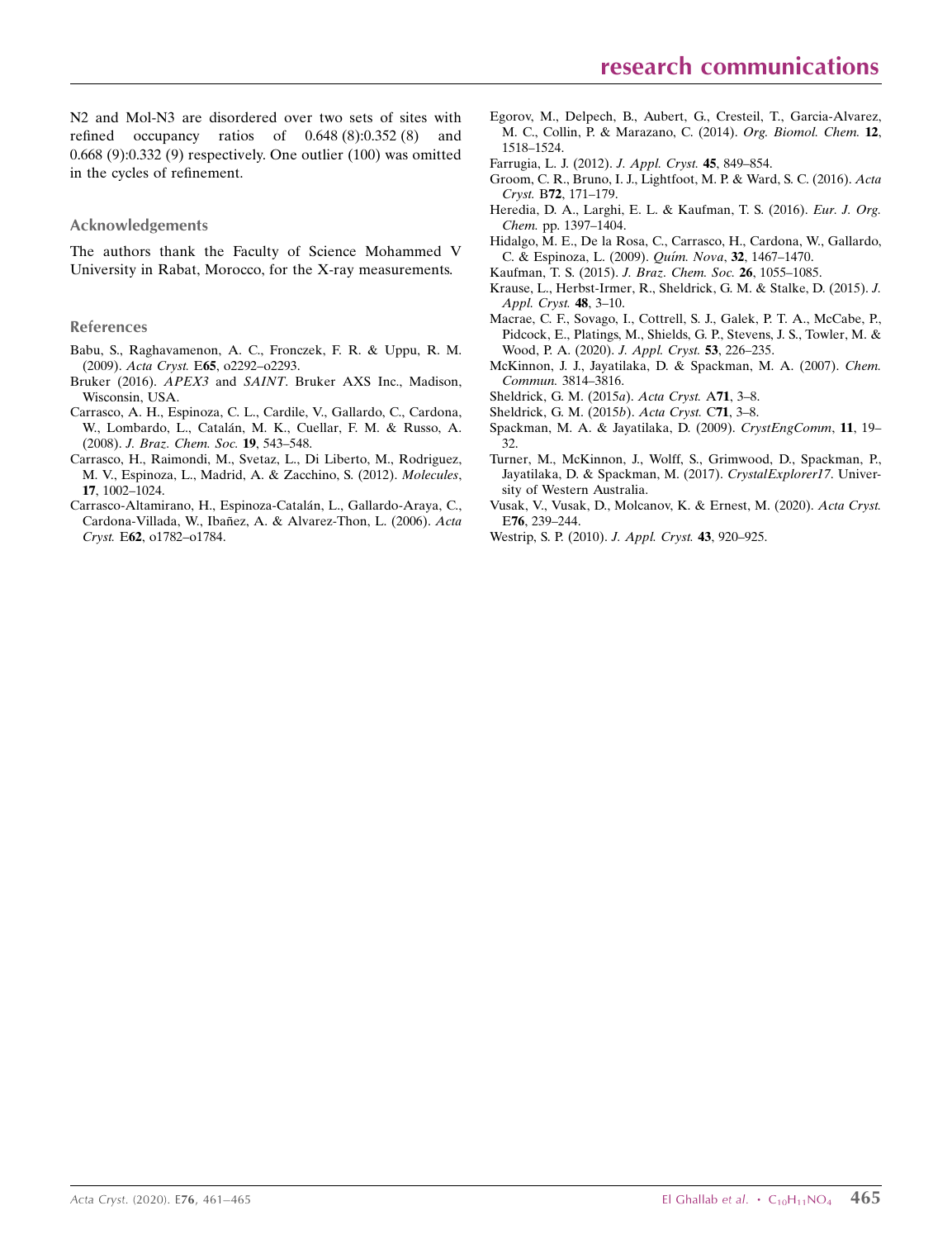# **supporting information**

*Acta Cryst.* (2020). E**76**, 461-465 [https://doi.org/10.1107/S2056989020002601]

**Crystal structure and Hirshfeld surface analysis of 4-allyl-2-methoxy-6-nitrophenol**

# **Yassine El Ghallab, Sanae Derfoufi, El Mostafa Ketatni, Mohamed Saadi and Lahcen El Ammari**

## **Computing details**

Data collection: *APEX3* (Bruker, 2016); cell refinement: *SAINT* (Bruker, 2016); data reduction: *SAINT* (Bruker, 2016); program(s) used to solve structure: *SHELXT2014/5* (Sheldrick, 2015a); program(s) used to refine structure: *SHELXL2016/6* (Sheldrick, 2015b); molecular graphics: *ORTEP*-*3 for Windows* (Farrugia, 2012); *Mercury* (Macrae *et al.*, 2020); software used to prepare material for publication: *publCIF* (Westrip, 2010).

**4-Allyl-2-methoxy-6-nitrophenol** 

*Crystal data*

 $C_{10}H_{11}NO_4$  $M_r = 209.20$ Triclinic, *P*1  $a = 8.706(3)$  Å  $b = 13.753(5)$  Å  $c = 14.683(5)$  Å  $\alpha$  = 116.142 (11)<sup>o</sup>  $\beta$  = 93.871 (12)<sup>o</sup>  $γ = 96.985(12)°$  $V = 1552.0$  (9) Å<sup>3</sup>

### *Data collection*

Bruker D8 VENTURE Super DUO diffractometer Radiation source: INCOATEC I*µ*S micro-focus source HELIOS mirror optics monochromator Detector resolution: 10.4167 pixels mm-1 *φ* and *ω* scans Absorption correction: multi-scan (SADABS; Krause *et al.*, 2015)

### *Refinement*

Refinement on *F*<sup>2</sup> Least-squares matrix: full *R*[ $F^2 > 2\sigma(F^2)$ ] = 0.047  $wR(F^2) = 0.134$ *S* = 1.02 6334 reflections 460 parameters 0 restraints

 $Z = 6$  $F(000) = 660$  $D_x = 1.343$  Mg m<sup>-3</sup> Mo *Kα* radiation, *λ* = 0.71073 Å Cell parameters from 6334 reflections  $\theta$  = 2.7–26.4°  $\mu = 0.11$  mm<sup>-1</sup> *T* = 296 K Block, orange  $0.31 \times 0.28 \times 0.26$  mm

 $T_{\text{min}} = 0.707, T_{\text{max}} = 0.746$ 54955 measured reflections 6334 independent reflections 4687 reflections with  $I > 2\sigma(I)$  $R_{\text{int}} = 0.037$  $\theta_{\text{max}} = 26.4^{\circ}, \theta_{\text{min}} = 2.7^{\circ}$  $h = -10 \rightarrow 10$  $k = -17 \rightarrow 17$ *l* = −18→18

Hydrogen site location: mixed H atoms treated by a mixture of independent and constrained refinement  $w = 1/[\sigma^2 (F_o^2) + (0.0592P)^2 + 0.4096P]$ where  $P = (F_o^2 + 2F_c^2)/3$  $(\Delta/\sigma)_{\text{max}}$  < 0.001  $\Delta\rho_{\text{max}} = 0.41$  e Å<sup>-3</sup>  $\Delta\rho_{\rm min}$  = −0.20 e Å<sup>-3</sup>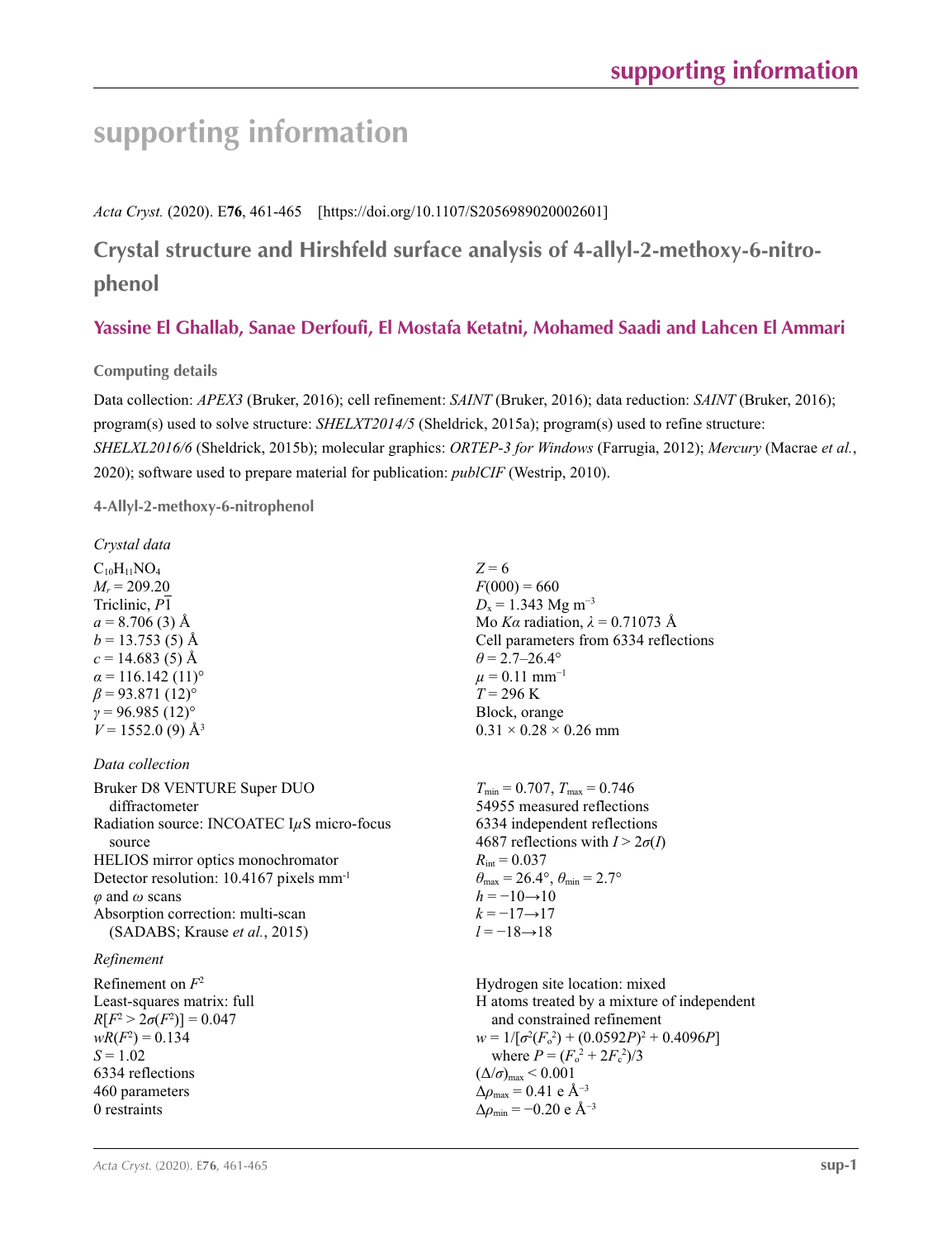Extinction correction: SHELXL-2018/3 (Sheldrick, 2015b), Fc\* =kFc[1+0.001xFc2 *λ*3 /sin(2*θ*)]-1/4 Extinction coefficient: 0.021 (2)

#### *Special details*

**Geometry**. All esds (except the esd in the dihedral angle between two l.s. planes) are estimated using the full covariance matrix. The cell esds are taken into account individually in the estimation of esds in distances, angles and torsion angles; correlations between esds in cell parameters are only used when they are defined by crystal symmetry. An approximate (isotropic) treatment of cell esds is used for estimating esds involving l.s. planes.

|                   | $\boldsymbol{\chi}$ | $\mathcal{Y}$ | $\boldsymbol{Z}$ | $U_{\rm iso}*/U_{\rm eq}$ | Occ. (2) |
|-------------------|---------------------|---------------|------------------|---------------------------|----------|
| C1                | 0.7703(5)           | 0.1282(3)     | 0.9575(3)        | 0.1442(14)                |          |
| H1A               | 0.669741            | 0.087821      | 0.935152         | $0.173*$                  |          |
| H1B               | 0.856141            | 0.092334      | 0.943266         | $0.173*$                  |          |
| C2                | 0.7907(4)           | 0.2334(3)     | 1.0082(2)        | 0.1086(9)                 |          |
| H2                | 0.893725            | 0.269409      | 1.028622         | $0.130*$                  |          |
| C <sub>3</sub>    | 0.6708(3)           | 0.30301(19)   | 1.03745(18)      | 0.0862(7)                 |          |
| H <sub>3</sub> A  | 0.681015            | 0.341956      | 1.111572         | $0.103*$                  |          |
| H3B               | 0.568772            | 0.256699      | 1.013201         | $0.103*$                  |          |
| C4                | 0.6796(2)           | 0.38578(15)   | 0.99543(14)      | 0.0619(5)                 |          |
| C <sub>5</sub>    | 0.5910(2)           | 0.36410(16)   | 0.90633(14)      | 0.0628(5)                 |          |
| H <sub>5</sub>    | 0.523012            | 0.297687      | 0.870481         | $0.075*$                  |          |
| C6                | 0.60267(19)         | 0.44162(15)   | 0.86912(13)      | 0.0564(4)                 |          |
| C7                | 0.7021(2)           | 0.54237(14)   | 0.92020(13)      | 0.0533(4)                 |          |
| $\rm{C}8$         | 0.79192(19)         | 0.56398(14)   | 1.01284(12)      | 0.0516(4)                 |          |
| C9                | 0.7813(2)           | 0.48670(15)   | 1.04822(13)      | 0.0576(4)                 |          |
| H9                | 0.842850            | 0.501427      | 1.108578         | $0.069*$                  |          |
| C10               | 0.9739(3)           | 0.69329(18)   | 1.15663(15)      | 0.0763(6)                 |          |
| H10A              | 0.904755            | 0.692601      | 1.204647         | $0.115*$                  |          |
| H10B              | 1.034076            | 0.765533      | 1.181861         | $0.115*$                  |          |
| H10C              | 1.042918            | 0.641401      | 1.148116         | $0.115*$                  |          |
| N1                | 0.50602(19)         | 0.41416(17)   | 0.77400(13)      | 0.0741(5)                 |          |
| O <sub>1</sub>    | 0.88445(16)         | 0.66397(10)   | 1.06010(10)      | 0.0687(4)                 |          |
| O2                | 0.71821(19)         | 0.62197(12)   | 0.89023(11)      | 0.0745(4)                 |          |
| O <sub>3</sub>    | 0.5206(2)           | 0.47908(17)   | 0.73564(13)      | 0.1008(6)                 |          |
| O <sub>4</sub>    | 0.41380(18)         | 0.32741(15)   | 0.73302(13)      | 0.0988(6)                 |          |
| C11A              | 0.4789(14)          | 0.2126(11)    | 0.2212(9)        | 0.107(4)                  | 0.648(8) |
| H <sub>11</sub> A | 0.504547            | 0.263438      | 0.196542         | $0.128*$                  | 0.648(8) |
| H11B              | 0.429013            | 0.141711      | 0.176573         | $0.128*$                  | 0.648(8) |
| C12A              | 0.5127(4)           | 0.2406(3)     | 0.3175(3)        | 0.0775(16)                | 0.648(8) |
| H12A              | 0.484720            | 0.186924      | 0.338427         | $0.093*$                  | 0.648(8) |
| C11B              | 0.472(2)            | 0.1982(15)    | 0.2141(18)       | 0.094(7)                  | 0.352(8) |
| H <sub>11</sub> C | 0.441218            | 0.141392      | 0.230507         | $0.113*$                  | 0.352(8) |
| H11D              | 0.453749            | 0.186675      | 0.146615         | $0.113*$                  | 0.352(8) |
| C12B              | 0.5447(7)           | 0.3007(8)     | 0.2904(7)        | 0.075(3)                  | 0.352(8) |
| H12B              | 0.570414            | 0.351468      | 0.265767         | $0.090*$                  | 0.352(8) |

*Fractional atomic coordinates and isotropic or equivalent isotropic displacement parameters (Å<sup>2</sup>)*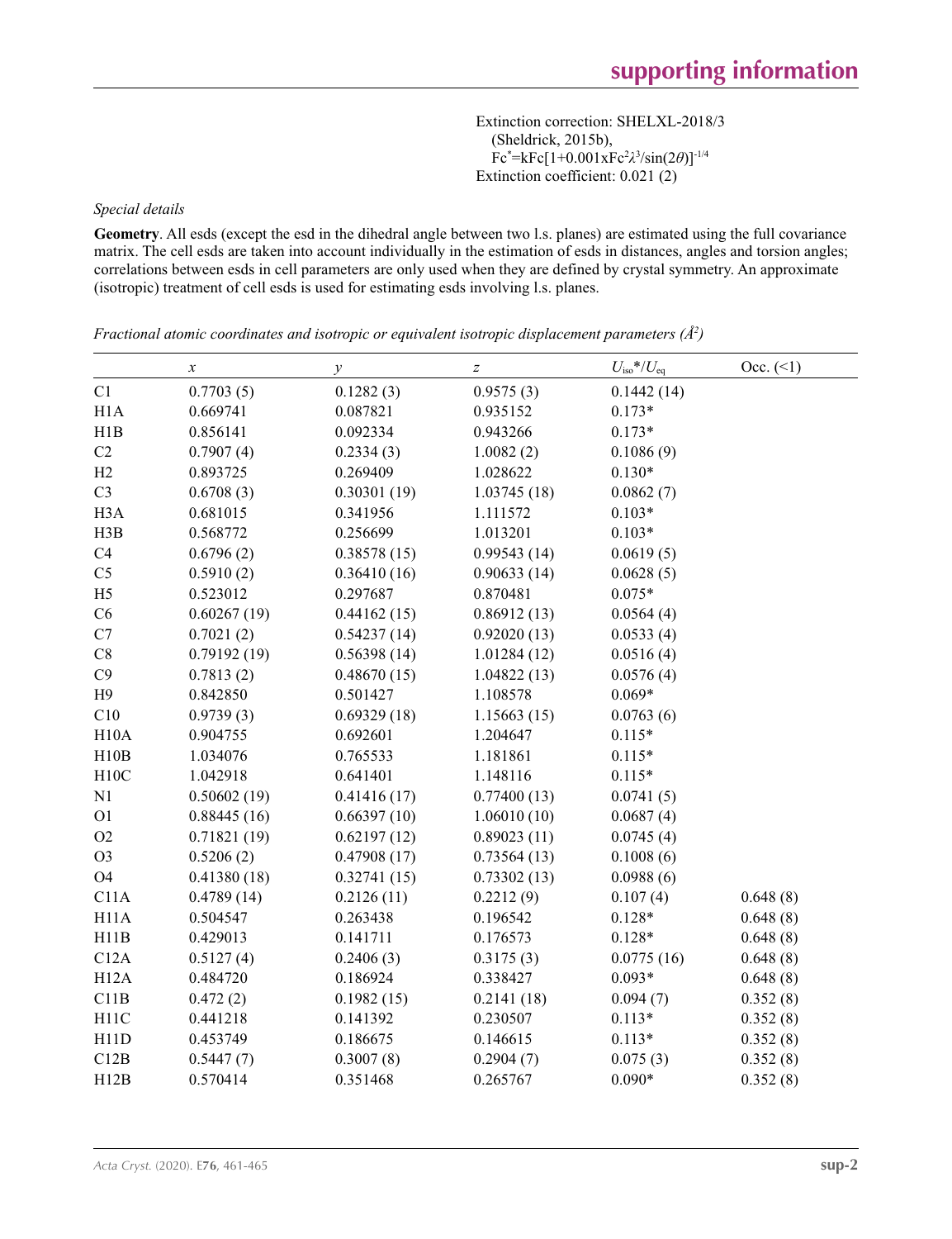| C13               | 0.5863(3)      | 0.3424(3)     | 0.3925(2)   | 0.1000(8)  |          |
|-------------------|----------------|---------------|-------------|------------|----------|
| H <sub>13</sub> A | 0.527879       | 0.363796      | 0.450327    | $0.120*$   | 0.648(8) |
| H13B              | 0.581070       | 0.395340      | 0.365880    | $0.120*$   | 0.648(8) |
| H <sub>13</sub> C | 0.522486       | 0.297742      | 0.416294    | $0.120*$   | 0.352(8) |
| H13D              | 0.559627       | 0.415525      | 0.424614    | $0.120*$   | 0.352(8) |
| C14               | 0.7560(2)      | 0.35083(16)   | 0.43148(15) | 0.0619(5)  |          |
| C15               | 0.8104(2)      | 0.39916(15)   | 0.53351(15) | 0.0610(5)  |          |
| H15               | 0.742814       | 0.427603      | 0.581481    | $0.073*$   |          |
| C16               | 0.9676(2)      | 0.40594(13)   | 0.56597(13) | 0.0532(4)  |          |
| C17               | 1.07440(19)    | 0.36536(13)   | 0.49776(13) | 0.0493(4)  |          |
| C18               | 1.01636(19)    | 0.31557(14)   | 0.39249(12) | 0.0507(4)  |          |
| C19               | 0.8614(2)      | 0.30891(15)   | 0.36115(14) | 0.0568(4)  |          |
| H19               | 0.825339       | 0.275728      | 0.291428    | $0.068*$   |          |
| C20               | 1.0751(3)      | 0.2270(2)     | 0.22242(15) | 0.0808(6)  |          |
| H20A              | 0.995975       | 0.163994      | 0.203937    | $0.121*$   |          |
| H20B              | 1.162250       | 0.204457      | 0.186106    | $0.121*$   |          |
| H20C              | 1.033249       | 0.278869      | 0.204844    | $0.121*$   |          |
| N2                | 1.0193(2)      | 0.45748(14)   | 0.67507(12) | 0.0697(4)  |          |
| O <sub>5</sub>    | 1.12547(14)    | 0.27684(12)   | 0.32966(9)  | 0.0664(4)  |          |
| O <sub>6</sub>    | 1.22701(14)    | 0.36805(12)   | 0.52235(11) | 0.0641(4)  |          |
| O <sub>7</sub>    | 1.1606(2)      | 0.47349(13)   | 0.70603(11) | 0.0850(4)  |          |
| ${\rm O}8$        | 0.9228(2)      | 0.48412(17)   | 0.73412(12) | 0.1068(6)  |          |
| C21A              | $-0.2510(12)$  | $-0.0879(7)$  | 0.0621(5)   | 0.121(4)   | 0.668(9) |
| H21A              | $-0.246926$    | $-0.160899$   | 0.045748    | $0.145*$   | 0.668(9) |
| H21B              | $-0.232777$    | $-0.062093$   | 0.014302    | $0.145*$   | 0.668(9) |
| C22A              | $-0.2799(4)$   | $-0.0266(4)$  | 0.1454(3)   | 0.0764(14) | 0.668(9) |
| H22A              | $-0.281443$    | 0.044748      | 0.154888    | $0.092*$   | 0.668(9) |
| C21B              | $-0.233(2)$    | $-0.0934(12)$ | 0.0612(16)  | 0.119(8)   | 0.332(9) |
| H21C              | $-0.233452$    | $-0.028161$   | 0.056564    | $0.143*$   | 0.332(9) |
| H21D              | $-0.206887$    | $-0.154152$   | 0.007319    | $0.143*$   | 0.332(9) |
| C22B              | $-0.2705(8)$   | $-0.0999(9)$  | 0.1445(7)   | 0.078(3)   | 0.332(9) |
| H22B              | $-0.264145$    | $-0.170393$   | 0.135978    | $0.094*$   | 0.332(9) |
| C <sub>23</sub>   | $-0.3132(3)$   | $-0.0433(2)$  | 0.23518(18) | 0.0893(7)  |          |
| H23A              | $-0.323904$    | $-0.121250$   | 0.215662    | $0.107*$   | 0.668(9) |
| H23B              | $-0.412887$    | $-0.021186$   | 0.253318    | $0.107*$   | 0.668(9) |
| H23C              | $-0.385321$    | $-0.093840$   | 0.248213    | $0.107*$   | 0.332(9) |
| H23D              | $-0.371941$    | 0.009953      | 0.229832    | $0.107*$   | 0.332(9) |
| C <sub>24</sub>   | $-0.1915(2)$   | 0.01826(14)   | 0.32956(14) | 0.0575(4)  |          |
| C <sub>25</sub>   | $-0.0350(2)$   | 0.01984(14)   | 0.32198(13) | 0.0547(4)  |          |
| H <sub>25</sub>   | $-0.001961$    | $-0.015992$   | 0.258299    | $0.066*$   |          |
| C <sub>26</sub>   | 0.07431(18)    | 0.07529(13)   | 0.40997(13) | 0.0483(4)  |          |
| C27               | 0.03114(18)    | 0.13021(13)   | 0.50680(12) | 0.0468(4)  |          |
| C28               | $-0.13073(18)$ | 0.12718(13)   | 0.51315(13) | 0.0494(4)  |          |
| C29               | $-0.23785(19)$ | 0.07271(14)   | 0.42663(13) | 0.0538(4)  |          |
| H <sub>29</sub>   | $-0.343672$    | 0.071824      | 0.432412    | $0.065*$   |          |
| C30               | $-0.3235(2)$   | 0.1869(2)     | 0.62435(17) | 0.0773(6)  |          |
| H <sub>30</sub> A | $-0.364262$    | 0.226379      | 0.590885    | $0.116*$   |          |
| H30B              | $-0.331320$    | 0.224162      | 0.696188    | $0.116*$   |          |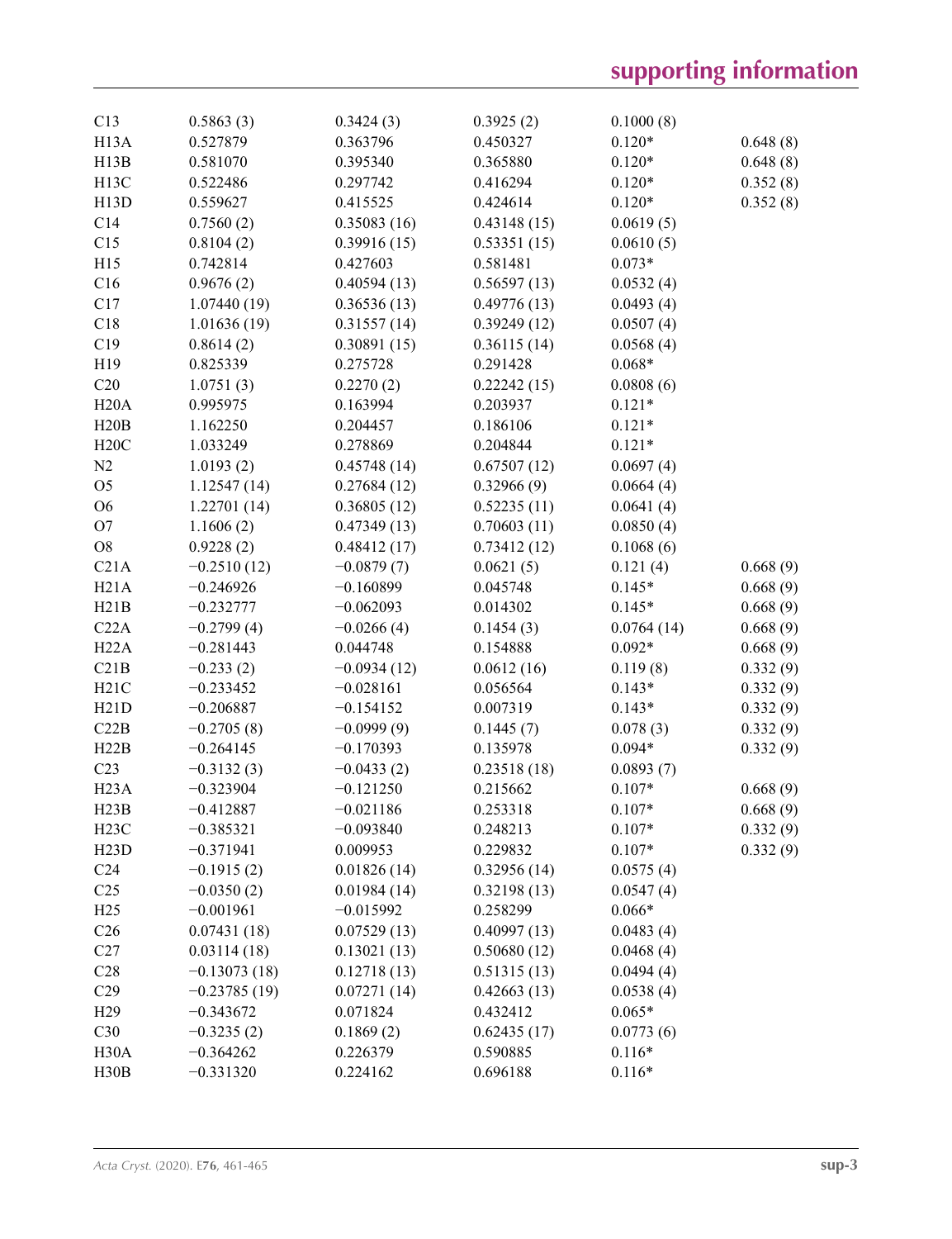| H30C            | $-0.382519$    | 0.113848    | 0.595437    | $0.116*$     |
|-----------------|----------------|-------------|-------------|--------------|
| N <sub>3</sub>  | 0.23790(17)    | 0.07279(13) | 0.39773(13) | 0.0618(4)    |
| O <sub>9</sub>  | $-0.16410(14)$ | 0.18116(12) | 0.61035(9)  | 0.0671(4)    |
| O <sub>10</sub> | 0.12736(15)    | 0.18700(11) | 0.59525(10) | 0.0635(3)    |
| O11             | 0.33723(15)    | 0.11885(14) | 0.47501(12) | 0.0795(4)    |
| O <sub>12</sub> | 0.27365(17)    | 0.02443(14) | 0.31208(13) | 0.0892(5)    |
| H2O             | 0.658(3)       | 0.593(2)    | 0.829(2)    | $0.110(9)^*$ |
| H <sub>6</sub>  | 1.236(3)       | 0.3989(19)  | 0.5856(19)  | $0.083(8)$ * |
| H10             | 0.218(3)       | 0.180(2)    | 0.5758(19)  | $0.095(8)$ * |
|                 |                |             |             |              |

*Atomic displacement parameters (Å2 )*

|                | $U^{11}$   | $U^{22}$   | $U^{33}$   | $U^{12}$      | $U^{13}$      | $U^{23}$   |
|----------------|------------|------------|------------|---------------|---------------|------------|
| C1             | 0.187(4)   | 0.103(2)   | 0.156(3)   | 0.034(2)      | 0.036(3)      | 0.066(2)   |
| C2             | 0.104(2)   | 0.135(3)   | 0.124(2)   | 0.0102(19)    | 0.0140(18)    | 0.094(2)   |
| C <sub>3</sub> | 0.1077(18) | 0.0779(14) | 0.0734(14) | $-0.0027(13)$ | 0.0214(13)    | 0.0380(12) |
| C4             | 0.0659(11) | 0.0605(11) | 0.0546(10) | 0.0049(9)     | 0.0180(9)     | 0.0220(9)  |
| C <sub>5</sub> | 0.0520(10) | 0.0601(11) | 0.0576(11) | $-0.0001(8)$  | 0.0113(8)     | 0.0118(9)  |
| C6             | 0.0435(9)  | 0.0666(11) | 0.0460(9)  | 0.0157(8)     | 0.0047(7)     | 0.0124(8)  |
| C7             | 0.0523(9)  | 0.0584(10) | 0.0486(9)  | 0.0199(8)     | 0.0120(7)     | 0.0203(8)  |
| $\rm{C}8$      | 0.0486(9)  | 0.0534(9)  | 0.0450(9)  | 0.0077(7)     | 0.0091(7)     | 0.0151(7)  |
| C9             | 0.0595(10) | 0.0661(11) | 0.0434(9)  | 0.0078(8)     | 0.0075(7)     | 0.0220(8)  |
| C10            | 0.0808(14) | 0.0703(13) | 0.0558(11) | $-0.0058(10)$ | $-0.0092(10)$ | 0.0160(10) |
| N1             | 0.0526(9)  | 0.0891(13) | 0.0605(10) | 0.0260(9)     | $-0.0019(8)$  | 0.0139(10) |
| O <sub>1</sub> | 0.0777(9)  | 0.0581(7)  | 0.0579(7)  | $-0.0041(6)$  | $-0.0057(6)$  | 0.0210(6)  |
| O2             | 0.0933(11) | 0.0682(9)  | 0.0649(9)  | 0.0219(7)     | 0.0013(8)     | 0.0320(7)  |
| O <sub>3</sub> | 0.0982(12) | 0.1215(14) | 0.0802(11) | 0.0284(10)    | $-0.0179(9)$  | 0.0452(11) |
| <b>O4</b>      | 0.0648(9)  | 0.1008(12) | 0.0829(11) | 0.0057(9)     | $-0.0214(8)$  | 0.0052(9)  |
| C11A           | 0.071(7)   | 0.169(11)  | 0.086(6)   | 0.015(6)      | 0.001(5)      | 0.066(7)   |
| C12A           | 0.0454(17) | 0.089(3)   | 0.109(4)   | 0.0035(17)    | 0.0061(18)    | 0.058(3)   |
| C11B           | 0.047(8)   | 0.072(6)   | 0.116(13)  | 0.002(5)      | $-0.011(7)$   | 0.005(7)   |
| C12B           | 0.048(3)   | 0.098(6)   | 0.095(6)   | 0.006(3)      | $-0.009(3)$   | 0.063(5)   |
| C13            | 0.0515(12) | 0.129(2)   | 0.0964(19) | 0.0272(13)    | 0.0084(12)    | 0.0283(16) |
| C14            | 0.0487(10) | 0.0655(11) | 0.0684(12) | 0.0144(8)     | 0.0089(8)     | 0.0262(9)  |
| C15            | 0.0617(11) | 0.0596(10) | 0.0645(11) | 0.0196(8)     | 0.0200(9)     | 0.0267(9)  |
| C16            | 0.0638(11) | 0.0497(9)  | 0.0492(9)  | 0.0134(8)     | 0.0077(8)     | 0.0243(8)  |
| C17            | 0.0489(9)  | 0.0491(9)  | 0.0547(9)  | 0.0089(7)     | 0.0046(7)     | 0.0281(8)  |
| C18            | 0.0457(9)  | 0.0558(9)  | 0.0537(10) | 0.0080(7)     | 0.0093(7)     | 0.0274(8)  |
| C19            | 0.0479(9)  | 0.0638(11) | 0.0542(10) | 0.0076(8)     | 0.0029(7)     | 0.0237(8)  |
| C20            | 0.0663(13) | 0.1128(18) | 0.0546(11) | 0.0144(12)    | 0.0145(9)     | 0.0295(12) |
| N2             | 0.0902(13) | 0.0670(10) | 0.0547(9)  | 0.0267(9)     | 0.0126(9)     | 0.0265(8)  |
| O <sub>5</sub> | 0.0479(7)  | 0.0950(10) | 0.0525(7)  | 0.0144(6)     | 0.0107(5)     | 0.0287(7)  |
| O <sub>6</sub> | 0.0518(7)  | 0.0819(9)  | 0.0592(8)  | 0.0140(6)     | 0.0006(6)     | 0.0327(7)  |
| O <sub>7</sub> | 0.0913(11) | 0.0988(11) | 0.0571(8)  | 0.0192(9)     | $-0.0071(8)$  | 0.0300(8)  |
| ${\rm O}8$     | 0.1188(14) | 0.1410(16) | 0.0609(9)  | 0.0613(12)    | 0.0319(9)     | 0.0334(10) |
| C21A           | 0.134(6)   | 0.142(7)   | 0.042(3)   | $-0.033(5)$   | $-0.013(3)$   | 0.021(4)   |
| C22A           | 0.075(2)   | 0.061(3)   | 0.072(3)   | 0.0025(17)    | $-0.0183(16)$ | 0.0174(19) |
| C21B           | 0.112(11)  | 0.054(7)   | 0.160(19)  | 0.039(8)      | $-0.008(9)$   | 0.019(8)   |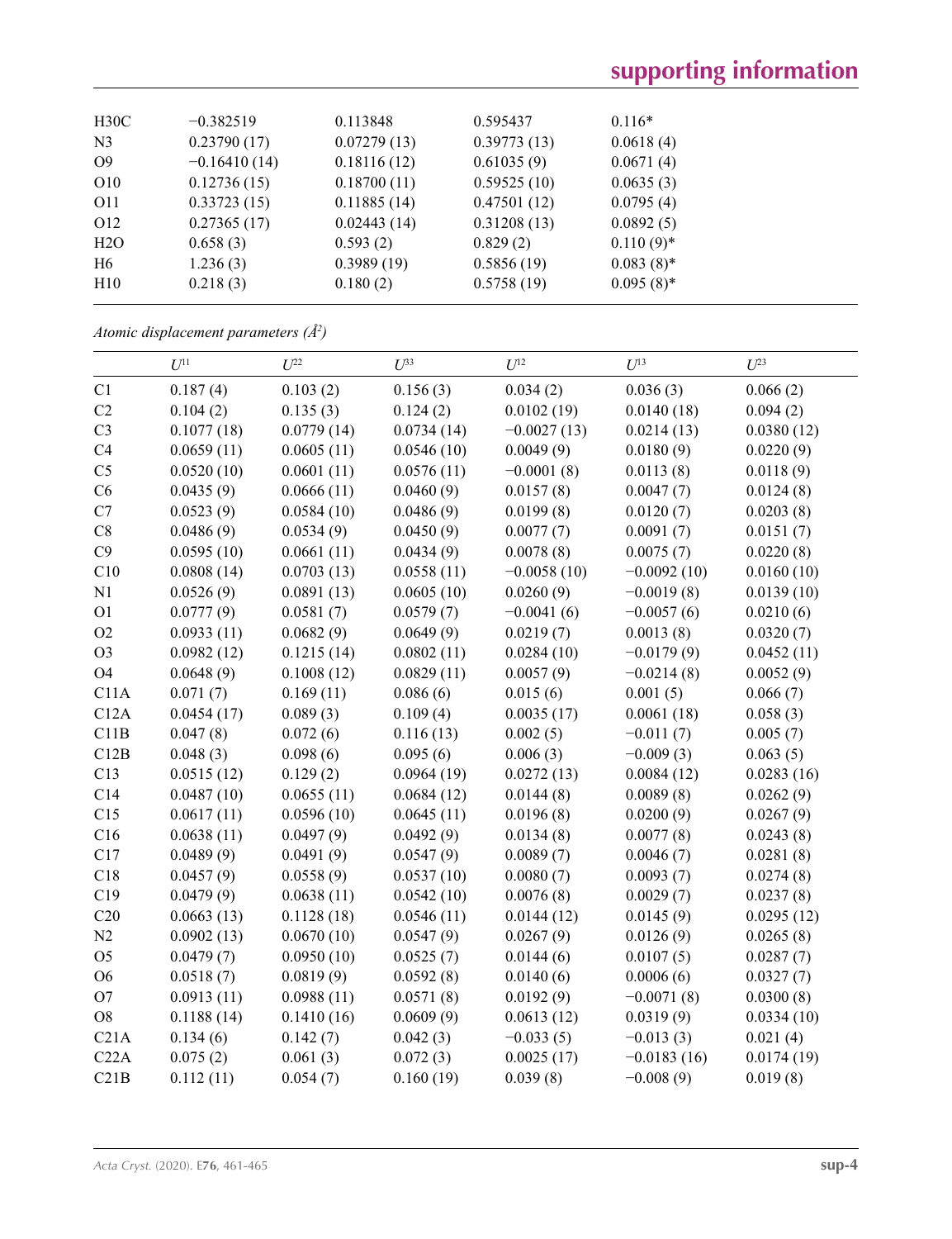# **supporting information**

| C22B            | 0.070(4)   | 0.069(6)   | 0.071(5)   | $-0.001(4)$   | $-0.005(3)$   | 0.014(4)   |
|-----------------|------------|------------|------------|---------------|---------------|------------|
| C <sub>23</sub> | 0.0632(13) | 0.1015(17) | 0.0703(14) | $-0.0118(12)$ | $-0.0097(11)$ | 0.0184(13) |
| C <sub>24</sub> | 0.0488(9)  | 0.0548(10) | 0.0595(10) | $-0.0009(7)$  | 0.0012(8)     | 0.0207(8)  |
| C <sub>25</sub> | 0.0538(10) | 0.0506(9)  | 0.0537(10) | 0.0057(7)     | 0.0103(8)     | 0.0188(8)  |
| C <sub>26</sub> | 0.0398(8)  | 0.0496(9)  | 0.0610(10) | 0.0078(7)     | 0.0099(7)     | 0.0297(8)  |
| C27             | 0.0411(8)  | 0.0489(9)  | 0.0534(9)  | 0.0048(7)     | 0.0012(7)     | 0.0274(7)  |
| C28             | 0.0450(9)  | 0.0517(9)  | 0.0540(9)  | 0.0097(7)     | 0.0087(7)     | 0.0256(8)  |
| C <sub>29</sub> | 0.0385(8)  | 0.0576(10) | 0.0636(11) | 0.0048(7)     | 0.0055(7)     | 0.0270(8)  |
| C30             | 0.0586(12) | 0.0989(16) | 0.0749(13) | 0.0302(11)    | 0.0247(10)    | 0.0333(12) |
| N <sub>3</sub>  | 0.0459(8)  | 0.0723(10) | 0.0775(11) | 0.0128(7)     | 0.0157(8)     | 0.0415(9)  |
| O <sub>9</sub>  | 0.0515(7)  | 0.0899(9)  | 0.0549(7)  | 0.0189(6)     | 0.0122(6)     | 0.0260(7)  |
| O <sub>10</sub> | 0.0462(7)  | 0.0841(9)  | 0.0559(7)  | 0.0035(6)     | $-0.0022(6)$  | 0.0309(7)  |
| O11             | 0.0399(7)  | 0.1124(12) | 0.0902(10) | 0.0106(7)     | 0.0049(7)     | 0.0505(9)  |
| O <sub>12</sub> | 0.0636(9)  | 0.1155(13) | 0.0860(11) | 0.0232(8)     | 0.0337(8)     | 0.0380(9)  |
|                 |            |            |            |               |               |            |

*Geometric parameters (Å, º)*

| $C1-C2$            | 1.285(4)  | $C16 - N2$    | 1.448(2) |
|--------------------|-----------|---------------|----------|
| Cl <sub>–H1A</sub> | 0.9300    | $C17 - 06$    | 1.345(2) |
| Cl—H1B             | 0.9300    | $C17 - C18$   | 1.411(2) |
| $C2-C3$            | 1.460(4)  | $C18 - 05$    | 1.359(2) |
| $C2 - H2$          | 0.9300    | $C18 - C19$   | 1.374(2) |
| $C3-C4$            | 1.512(3)  | $C19 - H19$   | 0.9300   |
| $C3 - H3A$         | 0.9700    | $C20 - 05$    | 1.423(2) |
| $C3 - H3B$         | 0.9700    | $C20 - H20A$  | 0.9600   |
| $C4 - C5$          | 1.363(3)  | $C20 - H20B$  | 0.9600   |
| $C4 - C9$          | 1.404(3)  | $C20 - H20C$  | 0.9600   |
| $C5-C6$            | 1.393(3)  | $N2 - 08$     | 1.219(2) |
| $C5 - H5$          | 0.9300    | $N2 - 07$     | 1.240(2) |
| $C6 - C7$          | 1.392(3)  | $O6 - H6$     | 0.83(2)  |
| $C6 - N1$          | 1.449(2)  | $C21A - C22A$ | 1.206(8) |
| $C7 - 02$          | 1.344(2)  | $C21A - H21A$ | 0.9300   |
| $C7-C8$            | 1.412(2)  | $C21A - H21B$ | 0.9300   |
| $C8 - O1$          | 1.355(2)  | $C22A - C23$  | 1.475(5) |
| $C8-C9$            | 1.370(2)  | $C22A - H22A$ | 0.9300   |
| $C9 - H9$          | 0.9300    | $C21B - C22B$ | 1.32(2)  |
| $C10 - 01$         | 1.432(2)  | $C21B - H21C$ | 0.9300   |
| $C10 - H10A$       | 0.9600    | $C21B - H21D$ | 0.9300   |
| $C10 - H10B$       | 0.9600    | $C22B - C23$  | 1.320(9) |
| $C10 - H10C$       | 0.9600    | $C22B - H22B$ | 0.9300   |
| $N1 - 04$          | 1.224(2)  | $C23-C24$     | 1.520(3) |
| $N1 - 03$          | 1.247(2)  | $C23 - H23A$  | 0.9700   |
| $O2 - H2O$         | 0.91(3)   | $C23 - H23B$  | 0.9700   |
| $C11A - C12A$      | 1.293(12) | $C23 - H23C$  | 0.9700   |
| $C11A - H11A$      | 0.9300    | $C23 - H23D$  | 0.9700   |
| $C11A - H11B$      | 0.9300    | $C24 - C25$   | 1.373(2) |
| $C12A - C13$       | 1.383(5)  | $C24 - C29$   | 1.402(3) |
| $C12A - H12A$      | 0.9300    | $C25-C26$     | 1.395(2) |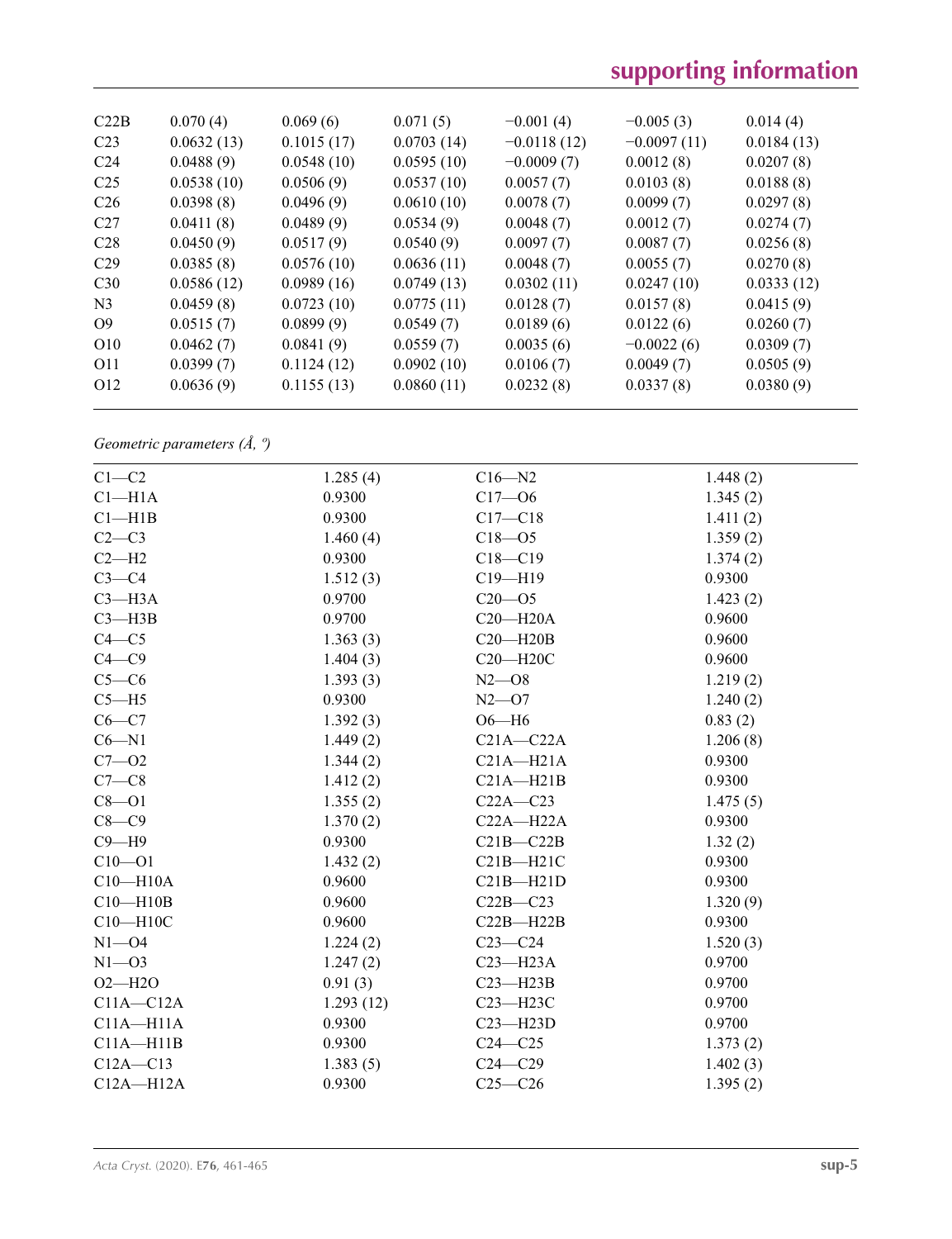| $C11B - C12B$     | 1.39(2)    | $C25 - H25$          | 0.9300     |
|-------------------|------------|----------------------|------------|
| $C11B - H11C$     | 0.9300     | $C26-C27$            | 1.389(2)   |
| $C11B - H11D$     | 0.9300     | $C26 - N3$           | 1.450(2)   |
| $C12B - C13$      | 1.351(9)   | $C27 - 010$          | 1.341(2)   |
| $C12B - H12B$     | 0.9300     | $C27-C28$            | 1.415(2)   |
| $C13 - C14$       | 1.520(3)   | $C28 - 09$           | 1.359(2)   |
| $C13 - H13A$      | 0.9700     | $C28 - C29$          | 1.370(2)   |
| $C13 - H13B$      | 0.9700     | $C29 - H29$          | 0.9300     |
| C13-H13C          | 0.9700     | $C30 - O9$           | 1.423(2)   |
| $C13 - H13D$      | 0.9700     | C30-H30A             | 0.9600     |
| $C14 - C15$       | 1.364(3)   | C30-H30B             | 0.9600     |
| $C14 - C19$       | 1.404(3)   | СЗ0-НЗ0С             | 0.9600     |
| $C15 - C16$       | 1.397(3)   | $N3 - 012$           | 1.219(2)   |
| $C15 - H15$       | 0.9300     | $N3 - 011$           | 1.240(2)   |
| $C16 - C17$       | 1.392(2)   | $O10 - H10$          | 0.86(3)    |
|                   |            |                      |            |
| $C2-C1-H1A$       | 120.0      | $O6-C17-C16$         | 126.40(16) |
| $C2-C1-H1B$       | 120.0      | $O6-C17-C18$         | 116.84(15) |
| $H1A - C1 - H1B$  | 120.0      | $C16-C17-C18$        | 116.75(15) |
| $C1-C2-C3$        | 127.5(3)   | $O5 - C18 - C19$     | 125.52(16) |
| $C1-C2-H2$        | 116.2      | $O5 - C18 - C17$     | 114.12(14) |
| $C3-C2-H2$        | 116.2      | $C19 - C18 - C17$    | 120.36(16) |
| $C2 - C3 - C4$    | 113.5(2)   | $C18-C19-C14$        | 121.83(17) |
| $C2-C3-H3A$       | 108.9      | $C18 - C19 - H19$    | 119.1      |
| $C4-C3-H3A$       | 108.9      | $C14 - C19 - H19$    | 119.1      |
| $C2-C3-H3B$       | 108.9      | $O5 - C20 - H20A$    | 109.5      |
| $C4-C3-H3B$       | 108.9      | O5-C20-H20B          | 109.5      |
| НЗА-СЗ-НЗВ        | 107.7      | H20A-C20-H20B        | 109.5      |
| $C5-C4-C9$        | 118.99(18) | O5-C20-H20C          | 109.5      |
| $C5-C4-C3$        | 121.19(18) | H20A-C20-H20C        | 109.5      |
| $C9 - C4 - C3$    | 119.81(18) | H20B-C20-H20C        | 109.5      |
| $C4-C5-C6$        | 119.87(17) | $O8 - N2 - O7$       | 121.72(18) |
| $C4-C5-H5$        | 120.1      | $O8 - N2 - C16$      | 119.09(19) |
| $C6-C5-H5$        | 120.1      | $O7 - N2 - C16$      | 119.18(17) |
| $C7-C6-C5$        | 122.23(16) | $C18 - 05 - C20$     | 117.02(14) |
| $C7-C6-N1$        | 120.24(18) | $C17 - 06 - H6$      | 101.5(17)  |
| $C5-C6-N1$        | 117.52(17) | $C22A - C21A - H21A$ | 120.0      |
| $O2 - C7 - C6$    | 125.82(16) | $C22A - C21A - H21B$ | 120.0      |
| $O2-C7-C8$        | 116.97(16) | $H21A - C21A - H21B$ | 120.0      |
| $C6-C7-C8$        | 117.20(16) | $C21A - C22A - C23$  | 132.2(6)   |
| $O1 - C8 - C9$    | 125.18(16) | $C21A - C22A - H22A$ | 113.9      |
| $O1 - C8 - C7$    | 114.62(16) | $C23-C22A-H22A$      | 113.9      |
| $C9 - C8 - C7$    | 120.19(16) | C22B-C21B-H21C       | 120.0      |
| $C8-C9-C4$        | 121.50(17) | $C22B - C21B - H21D$ | 120.0      |
| $C8-C9-H9$        | 119.3      | $H21C-C21B-H21D$     | 120.0      |
| $C4-C9-H9$        | 119.3      | $C23-C22B-C21B$      | 143.2(12)  |
| $O1 - C10 - H10A$ | 109.5      | $C23-C22B-H22B$      | 108.4      |
| $O1 - C10 - H10B$ | 109.5      | C21B-C22B-H22B       | 108.4      |
|                   |            |                      |            |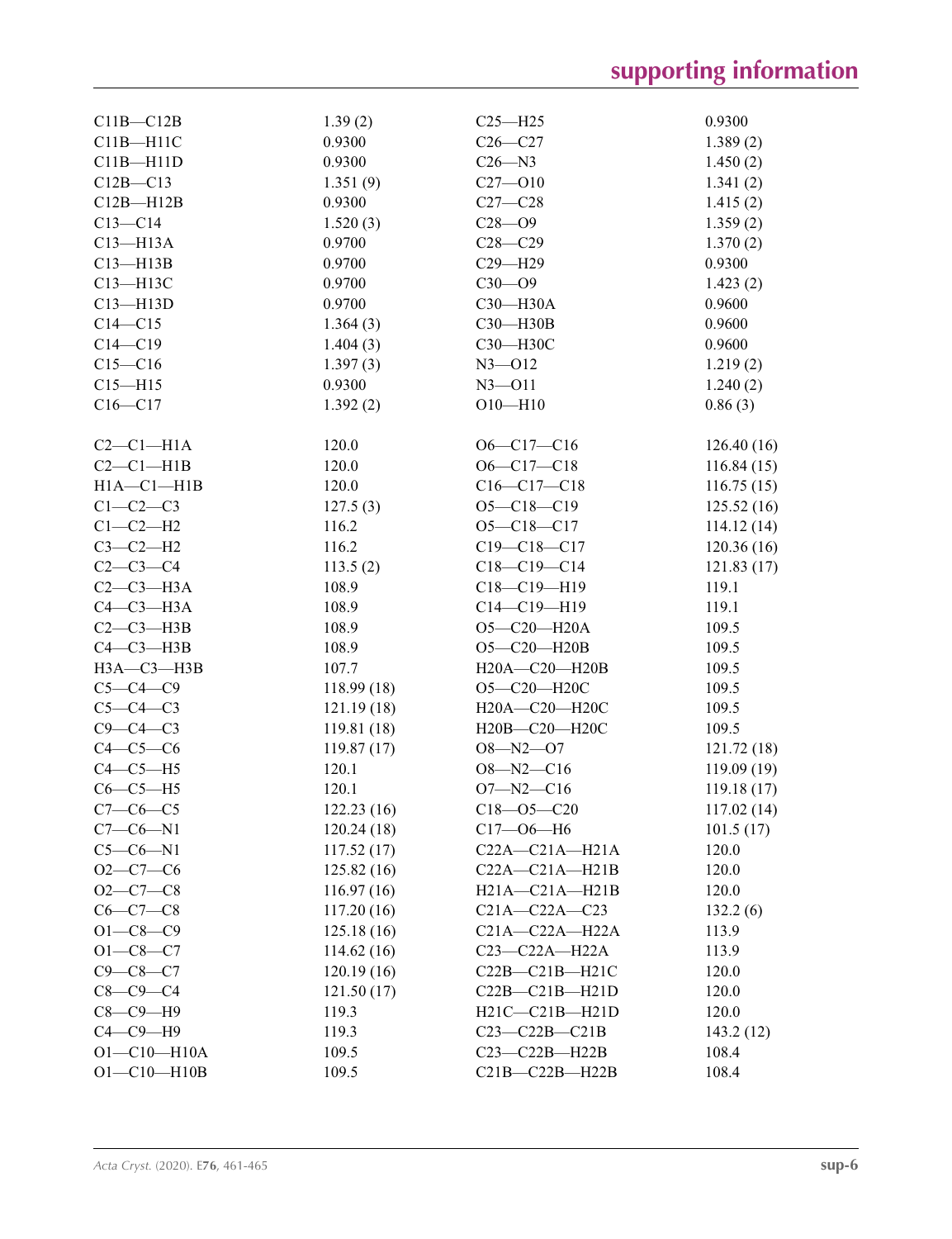| $H10A - C10 - H10B$                       | 109.5         | $C22B - C23 - C24$           | 120.4(4)   |
|-------------------------------------------|---------------|------------------------------|------------|
| $O1 - C10 - H10C$                         | 109.5         | $C22A - C23 - C24$           | 115.5(2)   |
| H10A-C10-H10C                             | 109.5         | $C22A - C23 - H23A$          | 108.4      |
| H10B-C10-H10C                             | 109.5         | $C24-C23-H23A$               | 108.4      |
| $O4 - N1 - O3$                            | 121.93(19)    | $C22A - C23 - H23B$          | 108.4      |
| $O4 - N1 - C6$                            | 119.1(2)      | $C24-C23-H23B$               | 108.4      |
| $O3 - N1 - C6$                            | 118.96(19)    | H23A-C23-H23B                | 107.5      |
| $C8 - O1 - C10$                           | 117.66(15)    | $C22B - C23 - H23C$          | 107.2      |
| $C7 - 02 - H2O$                           | 105.1(17)     | $C24-C23-H23C$               | 107.2      |
| $C12A - C11A - H11A$                      | 120.0         | $C22B-C23-H23D$              | 107.2      |
| $C12A - C11A - H11B$                      | 120.0         | $C24-C23-H23D$               | 107.2      |
| H11A-C11A-H11B                            | 120.0         | H23C-C23-H23D                | 106.9      |
| $C11A - C12A - C13$                       | 126.5(7)      | $C25-C24-C29$                | 118.75(16) |
| $C11A - C12A - H12A$                      | 116.8         | $C25-C24-C23$                | 120.96(18) |
| $C13-C12A-H12A$                           | 116.8         | $C29 - C24 - C23$            | 120.28(17) |
| $C12B - C11B - H11C$                      | 120.0         | $C24 - C25 - C26$            | 119.89(16) |
| $C12B - C11B - H11D$                      | 120.0         | $C24 - C25 - H25$            | 120.1      |
| $H11C-C11B-H11D$                          | 120.0         | $C26-C25-H25$                | 120.1      |
| $C13-C12B-C11B$                           | 134.0(11)     | $C27-C26-C25$                | 122.34(15) |
| $C13-C12B-H12B$                           | 113.0         | $C27 - C26 - N3$             | 120.08(15) |
| $C11B - C12B - H12B$                      | 113.0         | $C25 - C26 - N3$             | 117.58(15) |
| $C12B - C13 - C14$                        | 118.1(3)      | $O10-C27-C26$                | 126.64(15) |
| $C12A - C13 - C14$                        | 116.4(2)      | $O10-C27-C28$                | 116.39(15) |
| $C12A - C13 - H13A$                       | 108.2         | $C26 - C27 - C28$            | 116.96(14) |
| $C14 - C13 - H13A$                        | 108.2         | $O9 - C28 - C29$             | 125.80(15) |
| $C12A - C13 - H13B$                       | 108.2         | $O9 - C28 - C27$             | 113.62(14) |
| $C14-C13-H13B$                            | 108.2         | $C29 - C28 - C27$            | 120.58(16) |
| H13A-C13-H13B                             | 107.3         | $C28-C29-C24$                | 121.47(15) |
| $C12B - C13 - H13C$                       | 107.8         | C28-C29-H29                  | 119.3      |
| $C14-C13-H13C$                            | 107.8         | C24-C29-H29                  | 119.3      |
|                                           | 107.8         | O9-C30-H30A                  | 109.5      |
| $C12B - C13 - H13D$<br>$C14 - C13 - H13D$ | 107.8         |                              |            |
|                                           | 107.1         | O9-C30-H30B<br>H30A-C30-H30B | 109.5      |
| $H13C - C13 - H13D$                       |               |                              | 109.5      |
| $C15-C14-C19$                             | 118.49(17)    | О9-С30-Н30С                  | 109.5      |
| $C15 - C14 - C13$                         | 121.91(18)    | H30A-C30-H30C                | 109.5      |
| $C19 - C14 - C13$                         | 119.59(18)    | H30B-C30-H30C                | 109.5      |
| $C14-C15-C16$                             | 120.02(17)    | $O12 - N3 - O11$             | 121.95(16) |
| $C14 - C15 - H15$                         | 120.0         | $O12 - N3 - C26$             | 119.16(16) |
| $C16-C15-H15$                             | 120.0         | $O11 - N3 - C26$             | 118.88(16) |
| $C17-C16-C15$                             | 122.55(16)    | $C28 - 09 - C30$             | 117.87(14) |
| $C17 - C16 - N2$                          | 119.58(16)    | $C27 - 010 - H10$            | 102.6(17)  |
| $C15-C16-N2$                              | 117.87(16)    |                              |            |
| $C1 - C2 - C3 - C4$                       | $-120.5(3)$   | $O6-C17-C18-C19$             | 179.56(15) |
| $C2 - C3 - C4 - C5$                       | 95.0(3)       | $C16-C17-C18-C19$            | 0.2(2)     |
| $C2 - C3 - C4 - C9$                       | $-84.5(3)$    | $O5-C18-C19-C14$             | 179.73(17) |
| $C9 - C4 - C5 - C6$                       | 0.1(3)        | $C17-C18-C19-C14$            | 0.1(3)     |
| $C3 - C4 - C5 - C6$                       | $-179.48(18)$ | $C15-C14-C19-C18$            | $-0.1(3)$  |